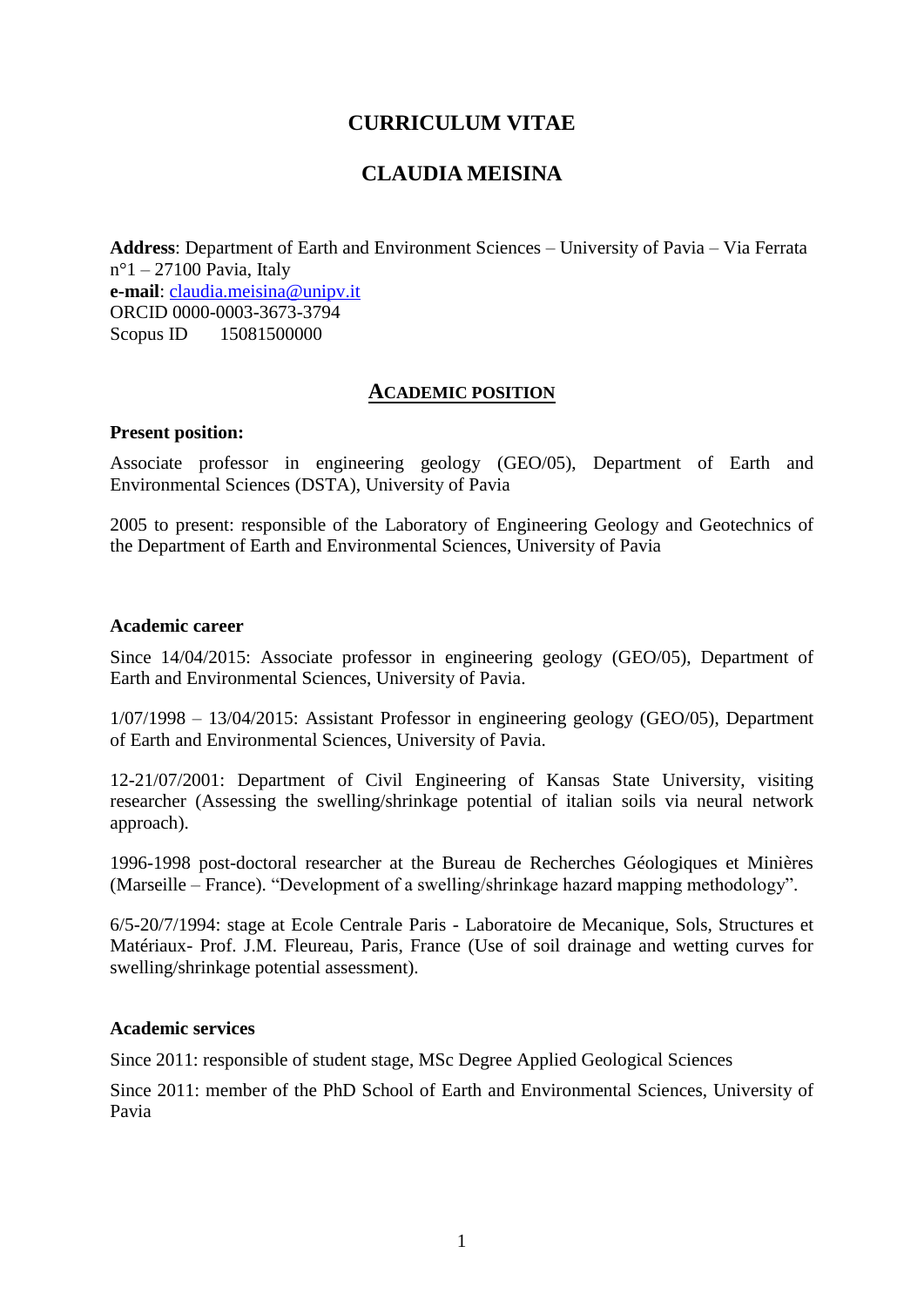## **EDUCATION AND TRAINING**

- 1998 research grant of the Centre International pour la Formation et les Echange Géologiques (C.I.F.E.G.) (4/05/1998 - 30/06/1998), to support researches at Bureau de Recherches Géologiques et Minières, DR/GIG, Groupe Risques Naturels et Géoprospectives (Marseille, France).1996Earth Science Ph.D, University of Pavia (Geotechnical and mineralogical characterisation of some swelling soils of Northern Italy).
- 1997-1998 research grant of the Italian Foreign Affairs Ministry (1/11/1997 30/04/1998) to support researches at Bureau de Recherches Géologiques et Minières, DR/GIG, Groupe Risques Naturels et Géoprospectives (Marseille, France).
- 1996-1997 research grant of University of Pavia (12/11/1996 12/11/1997) to support researches at Bureau de Recherches Géologiques et Minières, DR/GIG, Groupe Risques Naturels et Géoprospectives (Marseille, France)
- 1992 MSc Degree in Geological Sciences with honours, University of Pavia.

# **RESEARCH ACTIVITY**

## **Research fields:**

A) Study of the triggering mechanism of rainfall-induced landslides in different climatic and geological contexts, through the long-term hydro-mechanical monitoring of shallow soils. Role of swelling/shrinkage in the shallow landslide triggering. Shallow landslide susceptibility assessment.

B) Development and application of methodologies for the geological interpretation at different scale of satellite radar interferometric data (Persistent Scatterer techniques), study of the applicability of these techniques for landslide and soil swelling/shrinkage identification and monitoring. Development of methodology aimed at improving the understanding of the kinematical behavior of swelling/shrinking processes through Advanced DInSAR techniques.

C) Development and application of methodologies for subsoil geological model and for engineering geological mapping to support geohazard assessment (seismic microzonation) and foundation conditions. Study of the applicability of the most used empirical correlations for soil classification and soil stratigraphy description based on CPT and CPTU.

D) Geological and geotechnical characterisation of swelling/shrinking clay soils, development of traditional and non-traditional techniques in situ and in laboratory for the prediction of the swelling/shrinking soil parameters; prediction of swelling pressure and swell strain via neural network approach, development of methodologies for the swelling/shrinkage hazard assessment.

### **Scientific affiliation**

Member of the executive board of the italian national group of the International Association for Engineering Geology and the Environment (IAEG)

Secretary of the Italian Association of Engineering Geology (AIGA)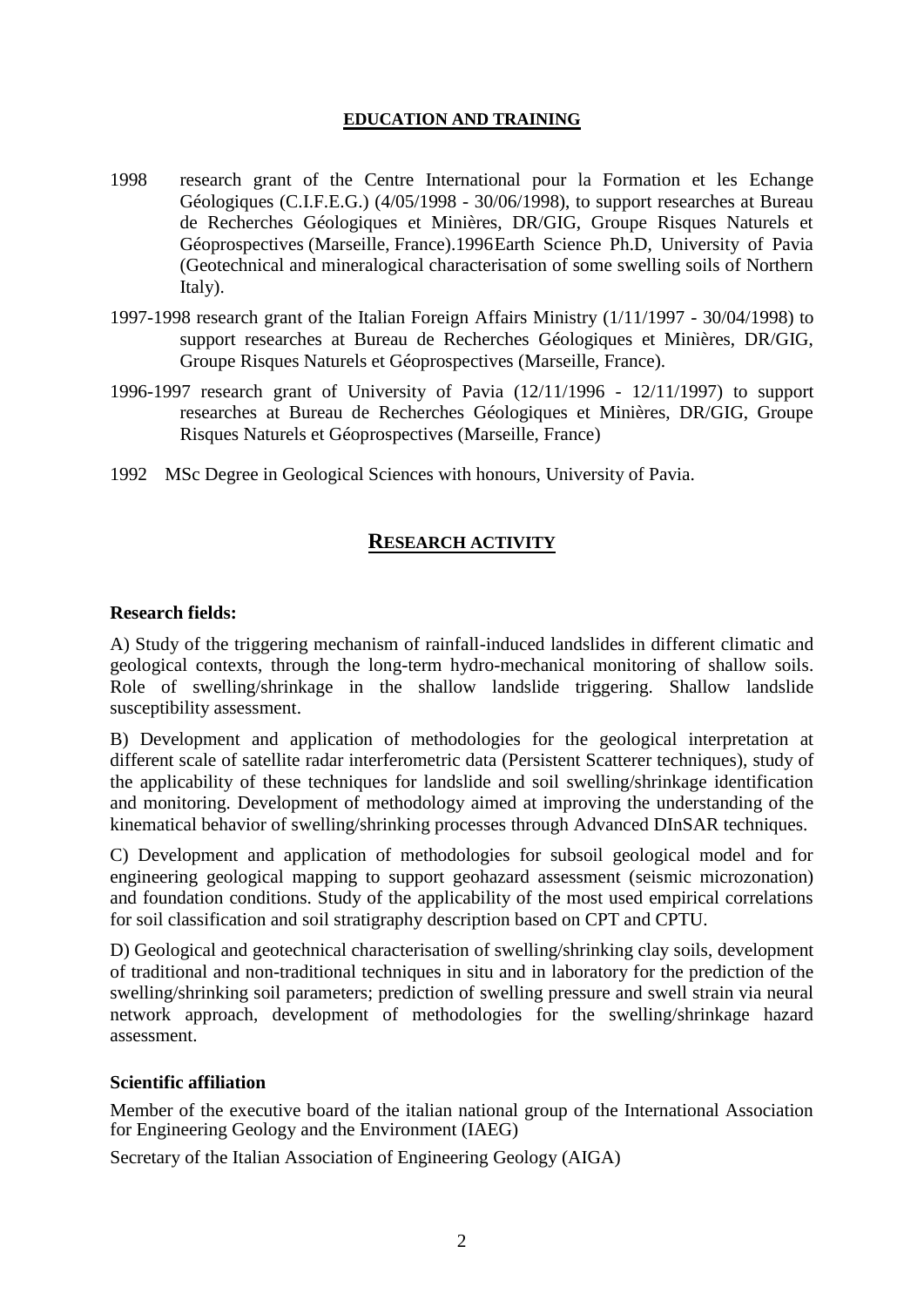Member of the International Society for Soil Mechanics and Geotechnical Engineering (ISSMGE).

Member of the Italian Geotechnical Association (AGI)

#### **Journal review boards**

Journal of Geotechnical and Geoenvironmental Engineering, Geoderma, Natural Hazards and Earth System Sciences, Remote Sensing of Environment, Engineering Geology, Hydrological Processes, International Journal for Numerical and Analytical Methods in Geomechanics, Quaternary International, Natural Hazards, The Arabian Journal for Science and Engineering, Applied Clay Science, Mountain Research and Development, Bulletin of Engineering Geology and the Environment, Geomatics, Natural hazards and Risk, Remote Sensing, Catena.

### **Main invited lectures and dissemination activity**

2016 Convener of the Session S25 Geological safety of built and urban areas, 88 ° Congresso Società Geologica Italiana, Napoli, 7-9 September 2016.

2014 Convener of the Session 2.27: Prediction methods for rainfall triggered landslides XII International IAEG Congress, Torino 15-19 September 2014,.

2014 Invited speaker at the Conference SloMove "Landslide monitoring, Bolzano, 18 Decembre 2014 (Meisina C., Colombo A., Notti D., & Zucca F.. Integration of different monitoring techniques: the example of Rosone landslide (Western Alps)).

2014 Invited lecture at the Workshop on penetration testing – Pisa 9 october 2014 (Meisina C. & Lo Presti D. Evaluating Liquefaction Potential of Soils Using CPT: A Case Study in the Central Po River Plain, Italy).

2014 Invited lecture at the Pleiades days, 1-3 April 2014, Toulouse, France (Zizioli D., Meisina C., Zucca F., Bordoni M., Notti D., Remondino F., Poli D., Gamba P. Evaluation of Pleiades images for rainfall-triggered shallow landslides mapping on Oltrepo Pavese (NW Italy)).

2013 Convener of the Session B2 – Remote sensing application, IX National Congress of young researcher in engineering geology, Napoli 14-15 February 2013.

2013 Convener of the Session Shallow landslides:causes, effects and land management strategies. IX Italian Forum of Earth Sciences, Geoitalia 2013, Pisa 16-18 September 2013,

2012 Invited lecture at the Workshop "CPT and its use for the geotechnical investigations" New Delhi, 4th April 2012 (Meisina C. The use of CPT and CPTU for soil characterization)

2010 Invited lecture at the 1st Europe – China Workshop on "Capability of penetration tests in geotechnical research and practice", Pisa 14-16 September 2010 (Meisina C. The use of CPT and CPTU in stratigraphic profile and in engineering geological model).

2000 Invited poster at the Int. Conf. on Geotechnical & Geological Engineering Geoeng2000, Melbourne, 19-24 November 2000. (Meisina C. - Predicting swelling/shrinkage potential using the blue methylene method: some examples in italian clayey soils).

Invited speaker in swelling/shrinkage of clay soils and landslide monitoring at several professional refresher courses in Italy.

#### **Research and technological development projects**

European project

• 2016-2019: responsible for DSTA Horizon 2020 project LIQUEFACT (Assessment and mitigation of liquefaction potential across Europe: a holistic approach to protect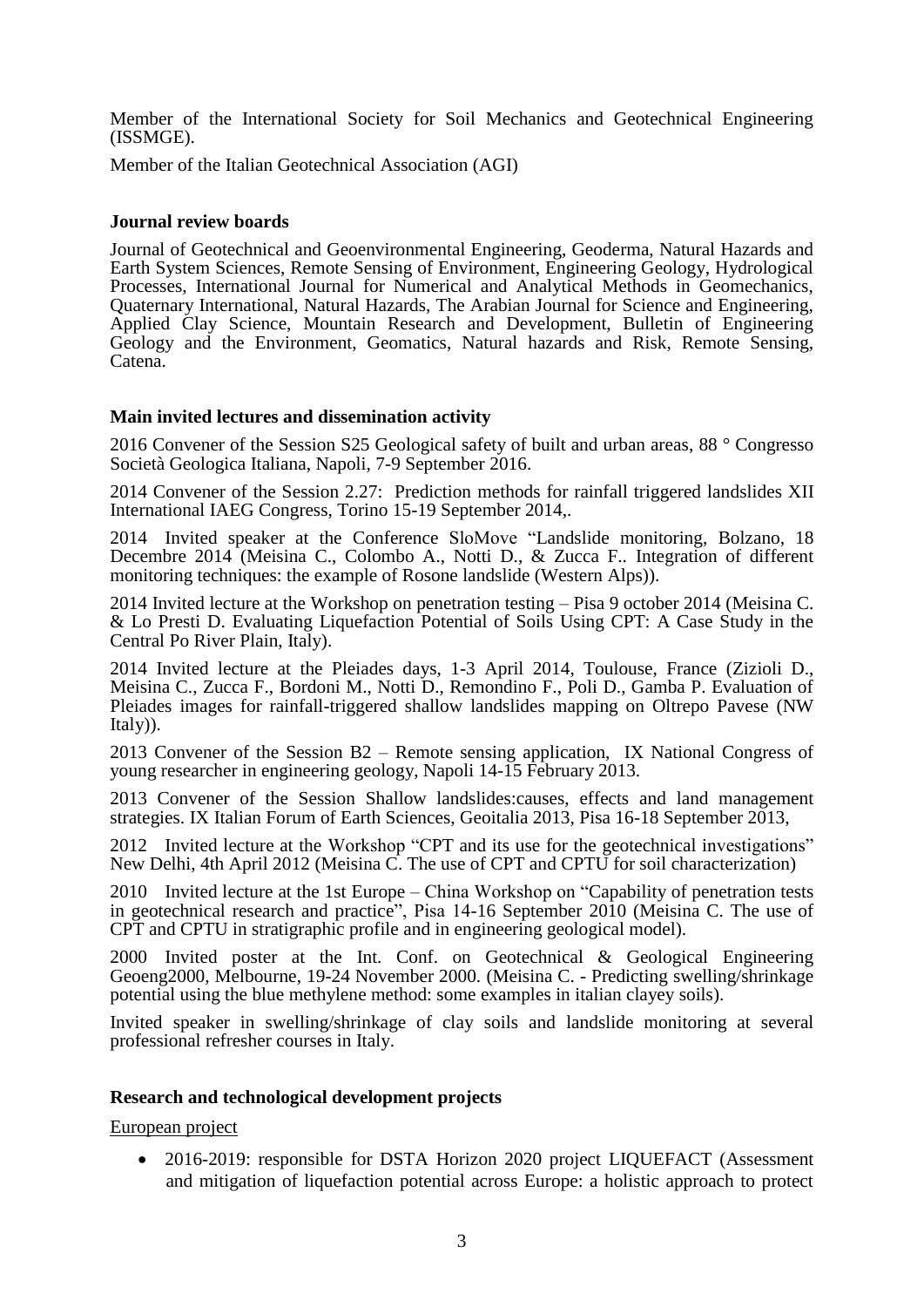structures / infrastructures for improved resilience to earthquake-induced liquefaction disasters) (still running).

• 2012-2015: Participation as University of Pavia to FP7 "Marsite - New Directions in Seismic Hazard Assessment through Focused Earth Observation in the Marmara Supersite". Grant Agreement Number: 308417 co-funded by the European Commission within the Seventh Framework Program THEME [ENV.2012.6.4-2] [Long-term monitoring experiment in geologically active regions of Europe prone to natural hazards: the Supersite concept].

## Other project

2015. Project TerraSAR-Satellite data "Land subsidence monitoring and understanding from space: the Ravenna area (Northern Italy) case history". Principal Investigator R. Bonì.

2013. Project Pleiades PUG47 (Pleiades User Group) promoted by ASTRIUM Geo-Information Services, "Shallow landslide mapping in Oltrepo Pavese through satellite images,: Principal Investigator C. Meisina.

2013. 4th ALOS Research Announcement "Advanced SAR techniques to efficiently monitor landslide phenomena". Principal Investigator A. Manconi.

2013. AO for utilization of the TERRASAR-X archive "Use of SAR-satellite data to monitor and model landslides and subsidence hazards". Principal Investigator D. Notti.

2013. ESA CAT-1 "Contribution of COSMO-SkyMed data to detection of movement and 2009 paroxysmal acceleration of Grande Orgiera landslide (NW Alps)". Principal Investigator D. Notti.

2012. ESA CAT-1 "Differential SAR interferometry to monitor, analyse and model landslide hazard in Italy", Principal Investigator Dott. A. Manconi

ESA project "Application of L-band satellite to map and monitor deformation processes: evalutation of potential and comparision with C-band over selected areas of Europe through InSAR, PoLInSAR and Polarimetric applications". Principal Investigator C. Meisina

Main research projects supported by Regional and Provincial Governments, industry (project leader).

2015. Research project financed by ARPA Piemonte. "Updating the landslide inventory with ancillary data, monitoring and interferometric data"

2013. Research project financed by Uretek "Swelling/shrinking soils treatment by using different additives"

2012. Research project funded by Comunità Montana Sebino Bresciano "Municipal Emercency Plan of Sebino Bresciano"

2010. Research project financed by Regione Liguria. "Analysis of interferometric data (PSInSAR technique ) in Imperia and Savona provinces".

2010. Research project financed by IRER. Geological interpretation of PST and RADARSAT interferometric data.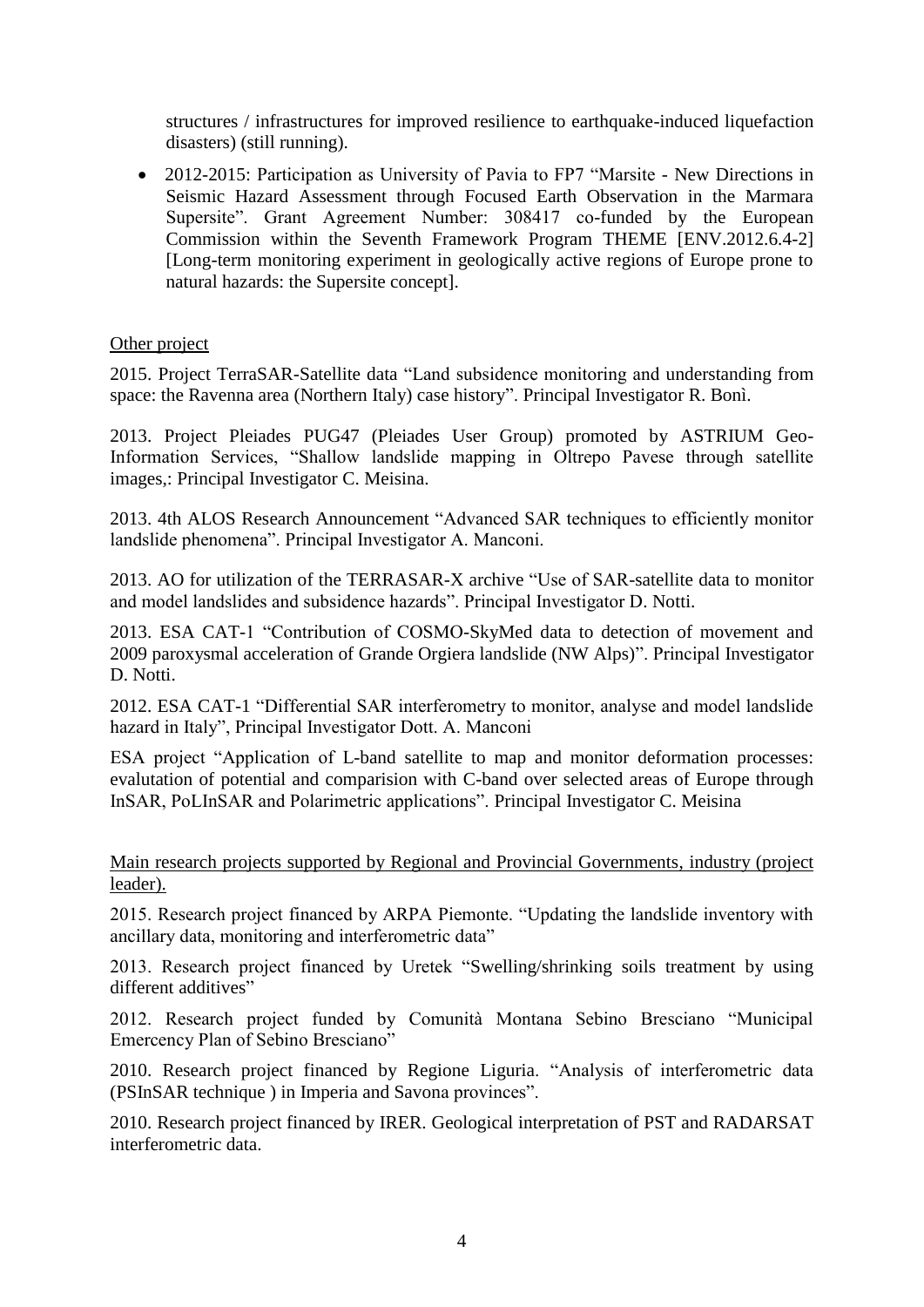2010. Research project financed by IREALP. Landslide inventory update (GEOIFFI) in the Pavia and Brescia provinces.

2010. Research project financed by Provincia di Pavia. Study of shallow landslides triggered by the 27-28 April 2009 event in Oltrepo Pavese and guidelines for a correct slope management.

2009. Research project financed by ARPA Piemonte. "PSInSAR data interpretation in Piemonte Region". The research was part of the Interreg IIIb - "ClimChAlps".

2008. Research project financed by Istituto Regionale di Ricerca della Lombardia (IRER): "Analysis and geological and hydrogeological interpretation of PSInSAR data in the provinces of VA, CO, LC, SO, BG e BS".

2007. Research project financed by Pagani geotechnical Equipment. "Innovative methods related to the interpretation of Cone Penetration Test".

2007. Research project financed by Brescia Civil Protection. "Geological interpretation of PSInSAR data in area subjected to landslides and subsidences".

2005. Research project financed by Provincia di Pavia. "Guideline for the environmental recovery of quarries in Pavia Province".

2005. Research project financed by Regione Lombardia. "Analysis of the geological causes of building damages in Oltrepo Pavese with reference to the swelling/shrinking phenomenon".

2003 Research project financed by Regione Lombardia. "Activities for the geological and hydrogeological analysis and interpretation of PSInSAR data in the Oltrepo Pavese in Pavia Province"

2002. Research project for young researcher of University of Pavia. "Swelling/shrinking clayey soil potential determination via artificial neural network".

2001. Research project financed by Provincia di Pavia. Identification of the potential areas for the production of building stone.

1998. Research project financed by BRGM -Service Géologique Règional Ile de France. "Evaluation de l'alèa retrait/gonflement des sols argileux dans le dèpartement de l'Essonne (France)".

## **TEACHING ACTIVITY**

Undergraduate course

Engineering Geology for the Bachelor degree in Engineering for Environment and Territory

Engineering Geology for the Bachelor degree in Earth Sciences

Landslide Hazard and Risk, MSc degree in Applied Geological Sciences

Supervisor and co-supervisor of more than 100 M.Sc theses and of 7 Ph.D theses.

Peer-reviewer and external referee for the evaluation of 5 PhD dissertations in Italy.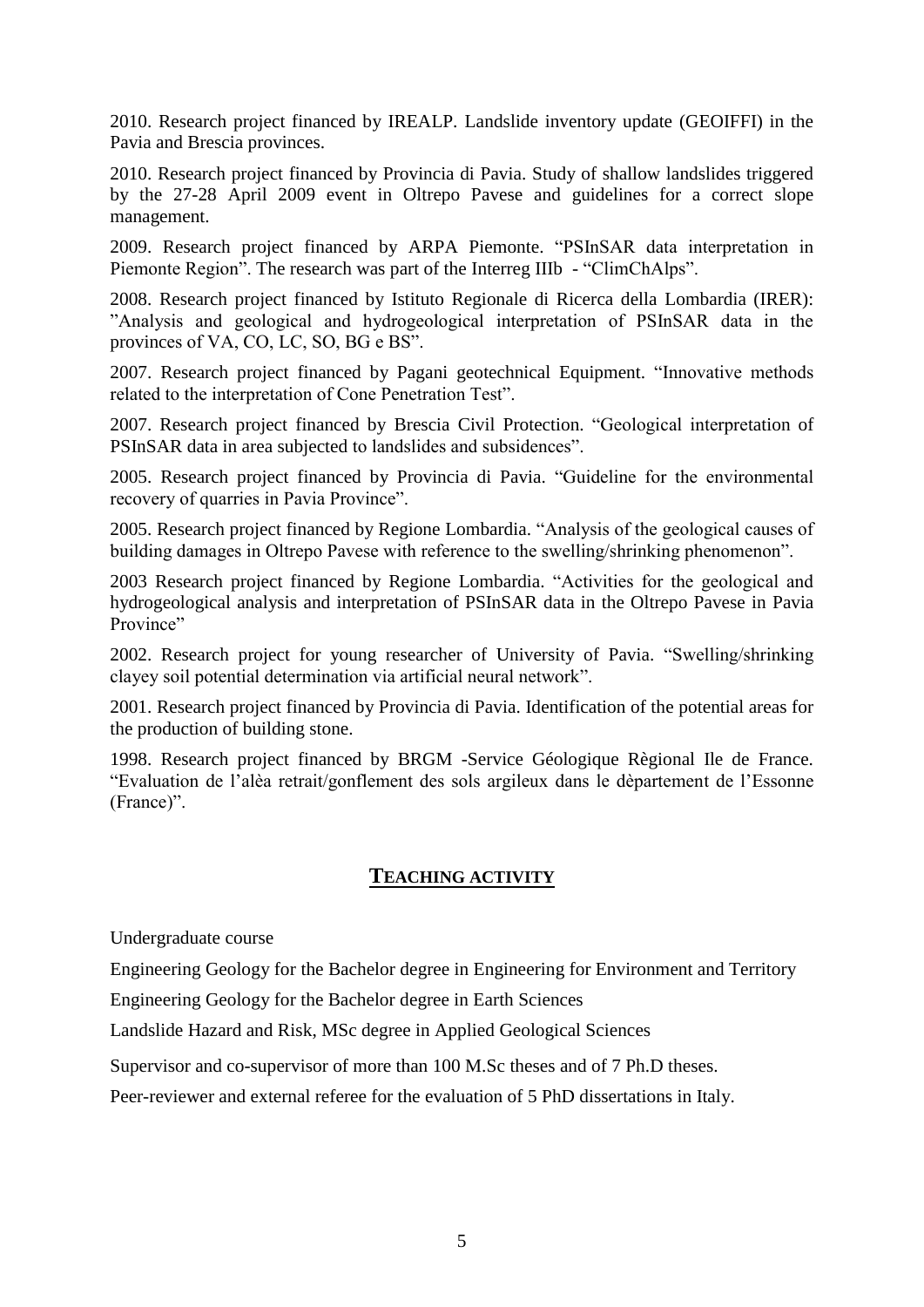## **MAIN PUBBLICATIONS (2012-2017)**

Paper in scientific journal

- 1. **Ninfo A., Zizioli D., Meisina C., Castaldini D., Zucca F., Luzi L., De Amicis M..** (2012). The survey and mapping of sand-boil landforms related to the Emilia 2012 earthquakes: preliminary results. ANNALS OF GEOPHYSICS, 55, 4, 727-733; doi: 10.4401/ag-6114. Codice Scopus: 2-s2.0-84868101386, WOS:000311455400029.
- 2. **Zizioli D., Meisina C., Valentino R., Montrasio L.** (2013). Comparison between different approaches to modeling shallow landslide susceptibility: a case history in Oltrepo Pavese, Northern Italy. Nat. Hazards Earth Syst. Sci., 13, 559–573, [www.nat](http://www.nat-hazards-earth-syst-sci.net/13/559/2013/doi:10.5194/nhess-13-559-2013)[hazards-earth-syst-sci.net/13/559/2013/doi:10.5194/nhess-13-559-2013,](http://www.nat-hazards-earth-syst-sci.net/13/559/2013/doi:10.5194/nhess-13-559-2013)

WOS:000317007500004. Codice Scopus 2-s2.0-84901587971.

- *3.* **Notti D, Meisina C., Colombo A., Lanteri L. & Zucca F.** (2013). *Studying and monitoring large landslides with persistent scatterer data*. Italian Journal of Engineering Geology and Environment – Book Series (6), 349-360, DOI: 10.4408/IJEGE.2013-06.B-33, ISBN 978-88-95814-96-4. Codice Scopus: 2-s2.0- 84905261120.
- 4. **Bordoni M., Zizioli D., Meisina C., Valentino R., Bittelli M. & Chersich S.** (2013). Monitoring of a slope susceptible to shallow landslides: preliminary result. Rend. Online Soc. Geol. It., Vol. 24, pp. 31-33. Codice Scopus: 2-s2.0-84882784825.
- 5. **Molinari M.E., Cannata M., Meisina C.** (2014). *r.massmov*: an open-source landslide model for dynamic early warning systems. Nat Hazards, 70, 2, 1153-1179, DOI 10.1007/s11069-013-0867-8. WOS:000331393200010, codice scopus: 2-s2.0- 84891108118.
- *6.* **Notti D., Herrera G., Bianchini S., Meisina C., García-Davalillo J. C. & Zucca F.** (2014) *A methodology for improving landslide PSI data analysis*, International Journal of Remote Sensing, 35:6, 2186-2214, DOI 10.1080/01431161.2014.889864. WOS 000333995200010, codice scopus: 2-s2.0-84896847788.
- *7.* **Valentino R., Meisina C., Montrasio L., Losi G.L. & Zizioli D.** (2014). *Predictive Power Evaluation of a Physically Based Model for Shallow Landslides in the Area of Oltrepò Pavese, Northern Italy*. Geotech Geol Eng, 32, 783–805, DOI 10.1007/s10706-014-9758-3. codice scopus: 2-s2.0-84903640957.
- 8. **Bordoni M., Persichillo M. G., Meisina C., Cevasco A., Giannecchini R., D'Amato Avanzi G., Galanti Y., Bartelletti C., Brandolini P. & Zizioli D.** (2015). *Developing and testing a data-driven methodology for shallow landslide susceptibility assessment: preliminary results*, Rend. Online Soc. Geol. It., 35, 25-28, (doi: 10.3301/ROL.2015.55), Società Geologica Italiana, Roma 2015, Codice Scopus 2 s2.0-84930730030 ; Codice WOS: WOS:000373173500007.
- 9. **Notti D., Calò F., Cigna F., Manunta M., Herrera G., Berti M., Meisina C., Tapete D., Zucca F..** (2015). *A user-oriented methodology for DInSAR time series analysis and interpretation: landslides and subsidence case studies*. Pageoph, Pure and Applied Geophysics, Volume 172, Issue 11, 1 November 2015, Pages 3081-3105, ISSN 0033-4553, DOI 10.1007/s00024-015-1071-4. Codice Scopus: 2-s2.0- 84944675403; WOS:000363249600007.
- 10. **Bordoni M., Meisina C., Valentino R., Lu N., Bittelli M., Chersich S.** (2015) *Hydrological factors affecting rainfall-induced shallow landslides: from the field monitoring to a simplified slope stability analysis*. Engineering Geology, 193, 19-37, doi:10.1016/j.enggeo.2015.04.006, WOS:000357350000002, 2-s2.0-84928252322.
- 11. **Bordoni M., Meisina C., Valentino R., Bittelli M. and Chersich S.** (2015*). Sitespecific to local-scale shallow landslides triggering zones assessment using TRIGRS*. Nat. Hazards Earth Syst. Sci., 15, 1025–1050, 2015, [www.nat-hazards-earth-syst-](http://www.nat-hazards-earth-syst-sci.net/15/1025/2015/)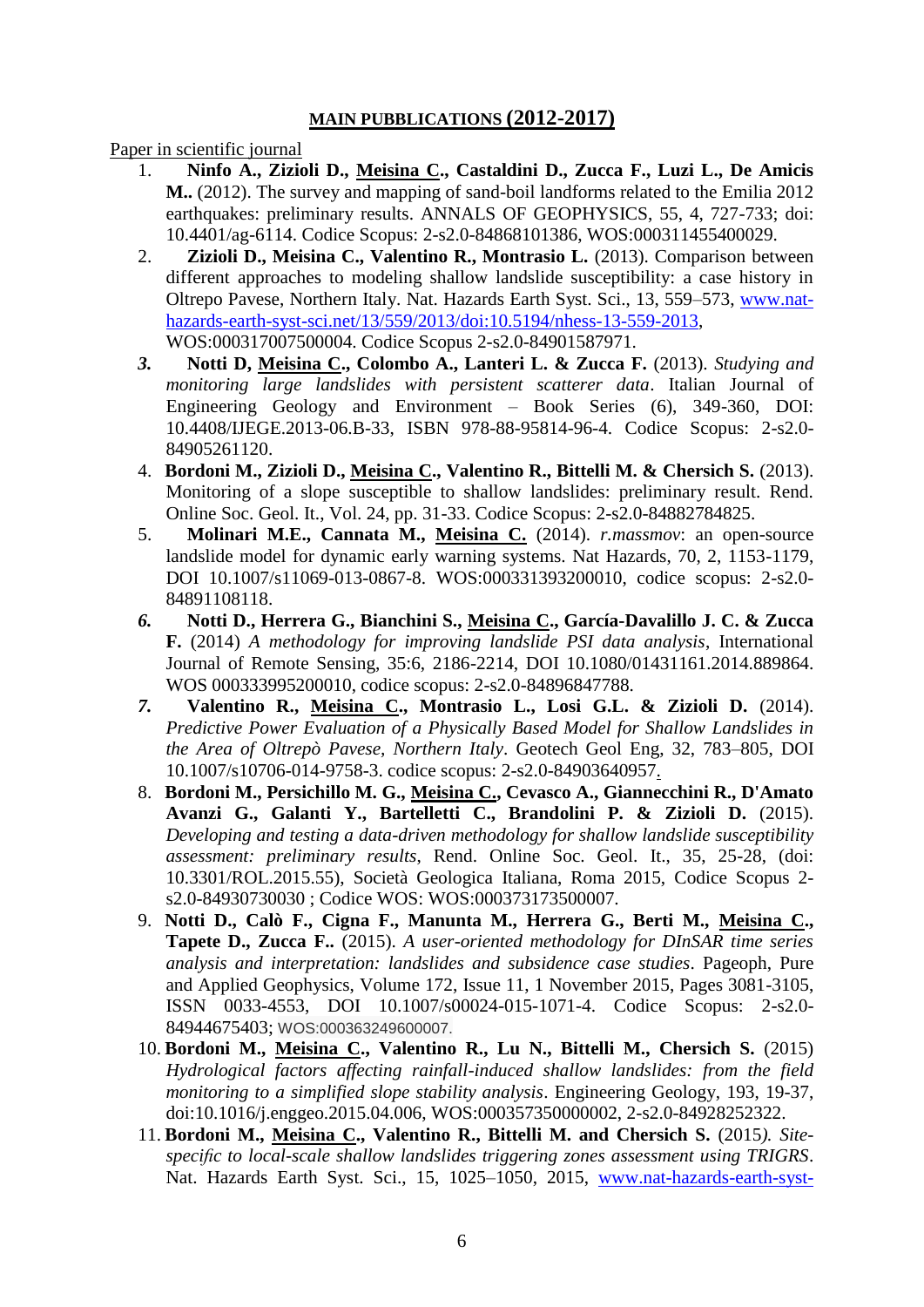[sci.net/15/1025/2015/,](http://www.nat-hazards-earth-syst-sci.net/15/1025/2015/) doi:10.5194/nhess-15-1025-2015, WOS:000355288700007, Codice Scopus: 2-s2.0-84930196241.

- 12. **Abay A. and Meisina C.** (2015). *Engineering-geological properties of carbonates and shale: their implications for dam construction in Mekelle, Northern Ethiopia*. Momona Ethiopian Journal of Science (MEJS), 7(1), 64-84, Mekelle University, ISSN:2220-184X. WOS:000360064000006
- 13. **Bonì R., Herrera G., Meisina C., Notti D., Béjar-Pizarro M., Zucca F., González P. J., Palano M., Tomás R., Fernández J., Fernández-Merodo J. A., Mulas J., Aragón R., Guardiola-Albert C. and Mora O.** (2015). *Twenty-year advanced DInSAR analysis of severe land subsidence: the Alto Guadalentín Basin (Spain) case study*. Engineering Geology, 198, 40–52. doi: 10.1016/j.enggeo.2015.08.014. Codice Scopus 2-s2.0-84942897246, WOS:000364894000004
- 14. **Chersich S., Reisek K., Vranova V., Bordoni M., Meisina C.** (2015). *Climate change impacts on the Alpine ecosystem: an overview with focus on the soil - a review*. Journal of Forest Science 61, 11, 496-514. doi: 10.17221/47/2015-JFS, Codice Scopus: 2-s2.0-84948708587.
- 15. **Bordoni M., Meisina C., Vercesi A., Bischetti G.B., Chiaradia E.A., Vergani C., Chersich S., Valentino R., Bittelli M., Comolli R., Persichillo M.G., Cislaghi A.** (2016). *Quantifying the contribution to soil mechanical reinforcement of grapevines in an area susceptible to shallow landslides*. Soil & Tillage Research 163 (2016) 195– 206, <http://dx.doi.org/10.1016/j.still.2016.06.004.> Codice Scopus 2-s2.0- 84976421858, WOS:000381834000022.
- 16. **Bonì R., Cigna F. , Bricker S., Meisina C., McCormack H.** (2016). *Characterisation of the hydraulic head changes and aquifer properties in the London Basin using Persistent Scatterer Interferometry ground motion data*. Journal of Hydrology 540 (2016) 835–849. [http://dx.doi.org/10.1016/j.jhydrol.2016.06.068.](http://dx.doi.org/10.1016/j.jhydrol.2016.06.068.%20Codice%20Scopus%202-s2.0-84977656935)  [Codice Scopus 2-s2.0-84977656935,](http://dx.doi.org/10.1016/j.jhydrol.2016.06.068.%20Codice%20Scopus%202-s2.0-84977656935) WOS:000382269500065.
- 17. **Bonì R., Pilla G. and Meisina C.** (2016). *Methodology for Detection and Interpretation of Ground Motion Areas with the A-DInSAR Time Series Analysis*. Remote Sens., 8, 686, 1-24; doi:10.3390/rs8080686, Codice Scopus: 2-s2.0- 84983791859, WOS:000382458700072.
- 18. **Bordoni M., Meisina C., Valentino R., Persichillo M.G., Bittelli M., Chersich S.**  (2016). *The impact of hydrological parameters on modelling slope safety factor towards shallow landslides: a case study from Oltrepò Pavese*. E3S Web of Conferences 9, 15005. doi:10.1051/e3sconf/20160915005.
- 19. **Bordoni M., Meisina C., Vercesi A., Bischetti G.B., Chiaradia E.A., Bassanelli C., Vergani C., Valentino R., Bittelli M., Chersich S.** (2016). *Grapevine root system strength in an area susceptible to shallow landslides for slope stability assessment*. Acta Horticulturae, 1st International Symposium on Grapevine Roots, 16-17 October 2014, 1136, 81-88, Edited by:Gaiotti, F; Battista, F; Tomasi, D, doi:10.17660/ActaHortic.20161136.11, Codice Scopus: 2-s2.0-84985910957, WOS:000385238000011.
- 20. **Persichillo M.G., Bordoni M., Meisina C., Bartelletti C., Barsanti M., Giannecchini R., D'Amato Avanzi G., Galanti Y., Cevasco A., Brandolini P., Galve J.P.** (2016). *Shallow landslides susceptibility assessment in different environments*. Geomatics, Natural Hazards and Risk. doi:10.1080/19475705.2016.1265011. Scopus code: 2-s2.0-85006165453.
- 21. **Fiaschi S., Tessitore S., Bonì R., Di Martire D., Achilli V., Borgstrom S., Ibrahim A., Floris M., Meisina C., Ramondini M. & Calcaterra D.** (2016): *From ERS-1/2 to Sentinel-1: two decades of subsidence monitored through A-DInSAR techniques in the*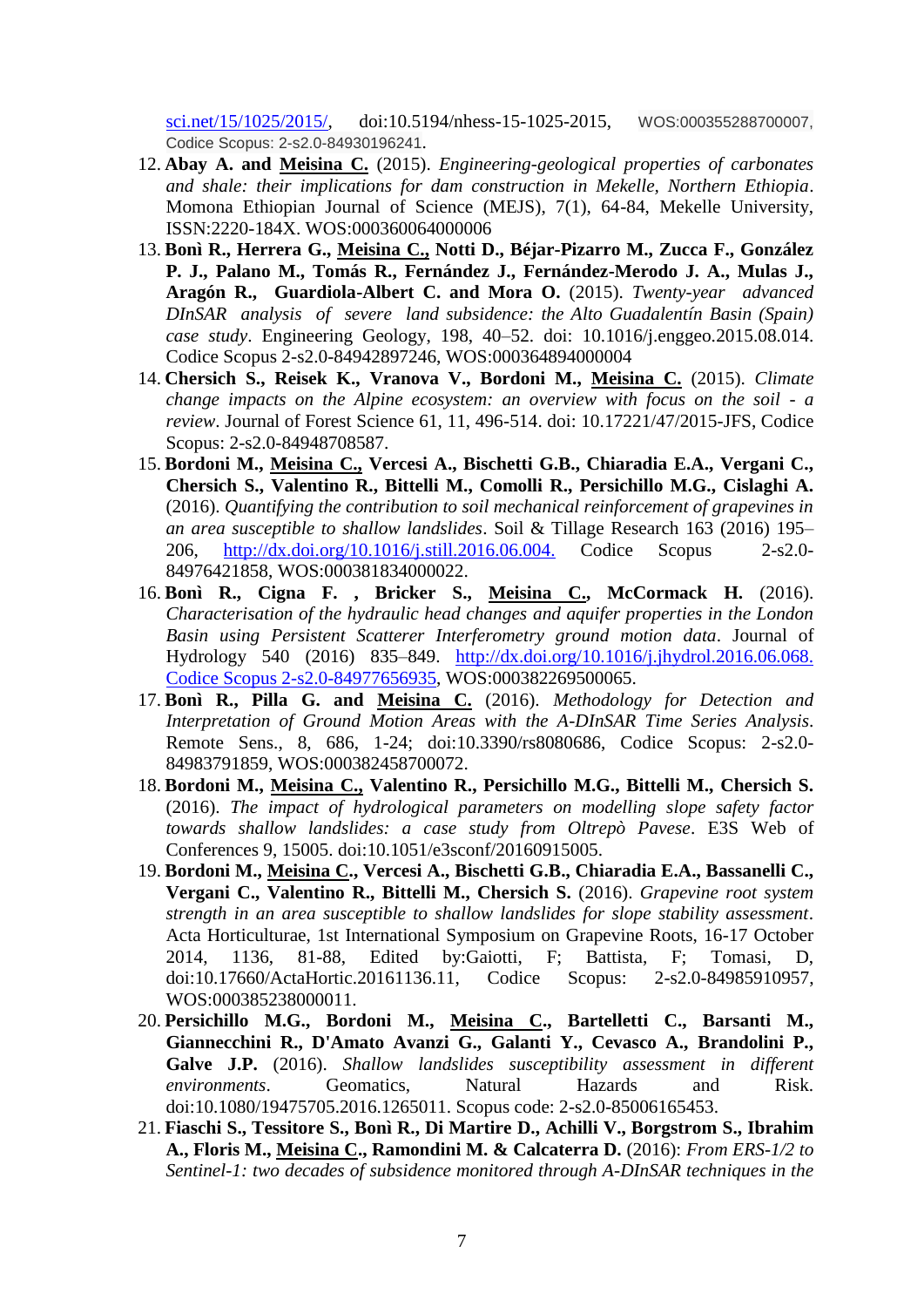*Ravenna area (Italy)*, GIScience & Remote Sensing, DOI: 10.1080/15481603.2016.1269404

- 22. **Bordoni M., Persichillo M.G., Meisina C.** (2016). *The role of the vineyards on slope stability: a case study from an area susceptible to shallow landslides*. Rendiconti Online della Società Geologica Italiana 39, 8-11. doi: 10.3301/ROL.2016.34. Scopus code: 2-s2.0-84963622525. WOS code: 000373177000003.
- 23. **Persichillo M.G., Dutta P.J., Bordoni M., Meisina C., Bartelletti C., Barsanti M., Giannecchini R., D'Amato Avanzi G., Galanti Y., Cevasco A.,** (2016). *Nonlinear regression technique to assess the landslide susceptibility of the Kalapahar hill, Guwahati, Assam State (India)*. Rendiconti Online della Società Geologica Italiana 41, 179-182. doi: 10.3301/ROL.2016.123. WOS code: 000388918100045.
- 24. **Persichillo M.G., Bordoni M., Meisina C.** (2017). *The role of land use changes in the distribution of shallow landslides.* Science of the Total Environment 574, 924-937. doi:10.1016/j.scitotenv.2016.09.125. Scopus code: 2-s2.0-84988528052. WOS code: 000389090100088.

## Book chapter

- 1. **Meisina C.** (2012). *Shrinkage characterization of some italian clay soils*. Unsaturated soils: research and applications. C. Mancuso, Jommi C. & D'Onza F. Eds., Vol.1, 317-324, ISBN 978-3-642-31115-4.
- 2. **Meisina C., Notti D., Zucca F., Ceriani M., Colombo A., Poggi F., Roccati A., Zaccone A.** (2013). *The use of PSInSAR™ and SqueeSAR™ techniques for updating landslide inventories*. Landslides Science and Practice. Volume 1: Landslide Inventory and Susceptibility and Hazard Zoning. Margottini, Claudio; Canuti, Paolo; Sassa, Kyoji (Eds.), 81-87, ISBN 978-3-642-31324-0, Springer, DOI: 10.1007/978-3- 642-31325-7\_10. Scopus: 2-s2.0-84898060493.
- 3. **Meisina C., Zizioli D., Zucca F.** (2013) *Methods for shallow landslides susceptibility mapping: an example in Oltrepo Pavese (Northern Italy)*, Landslides Science and Practice. Volume 1: Landslide Inventory and Susceptibility and Hazard Zoning. Margottini, Claudio; Canuti, Paolo; Sassa, Kyoji (Eds.), 451-458, ISBN 978- 3-642-31324-0, Springer, DOI: 10.1007/978-3-642-31325-7. Scopus: 2-s2.0- 84898065890.
- 4. **Notti D., Meisina C., Zucca F., Colombo A.** (2014). *Non linear PS Time Series: analysis and post-processing for landslides studies. Mathematics of Planet Earth*. Proceedings of the 15th Annual Conference of the International Association for Mathematical Geosciences. Series: Lecture Notes in Earth System Sciences. Pardo-Igúzquiza, E.; Guardiola-Albert, C.; Heredia, J.; Moreno-Merino, L.; Durán, J.J.; Vargas-Guzmán, J.A. (Eds.). 245-248. Springer, DOI 10.1007/978-3-642-32408-6\_56, ISBN 978-3-642-32408-6, WOS:000339442300056.
- 5. **Bordoni M., Meisina C., Zizioli D., Valentino R., Bittelli M., and Chersich S.** (2014). *Rainfall-Induced Landslides: Slope Stability Analysis Through Field Monitoring*. Landslide Science for a Safer Geoenvironment, Vol. 3, 273-279, Kyoji Sassa, Paolo Canuti, Yueping Yin (ed.), DOI 10.1007/978-3-319-04996-0\_43, Springer International Publishing Switzerland, ISBN 978-3-319-04995-3
- 6. **Zizioli D., Meisina C., Bordoni M., and Zucca F.** (2014). *Rainfall-Triggered Shallow Landslides Mapping Through Pleiades Images*. Landslide Science for a Safer Geoenvironment, 2, 325-329, DOI 10.1007/978-3-319-05050-8\_51, K. Sassa et al. (eds.), Springer International Publishing Switzerland 2014. ISBN 978-3-319-05050-8.
- 7. **Zizioli D., Meisina C., Zucca F., Bordoni M., Notti D., Remondino F., and Gamba P.** (2015). *Evaluation of Pleiades images for rainfall-triggered shallow landslides*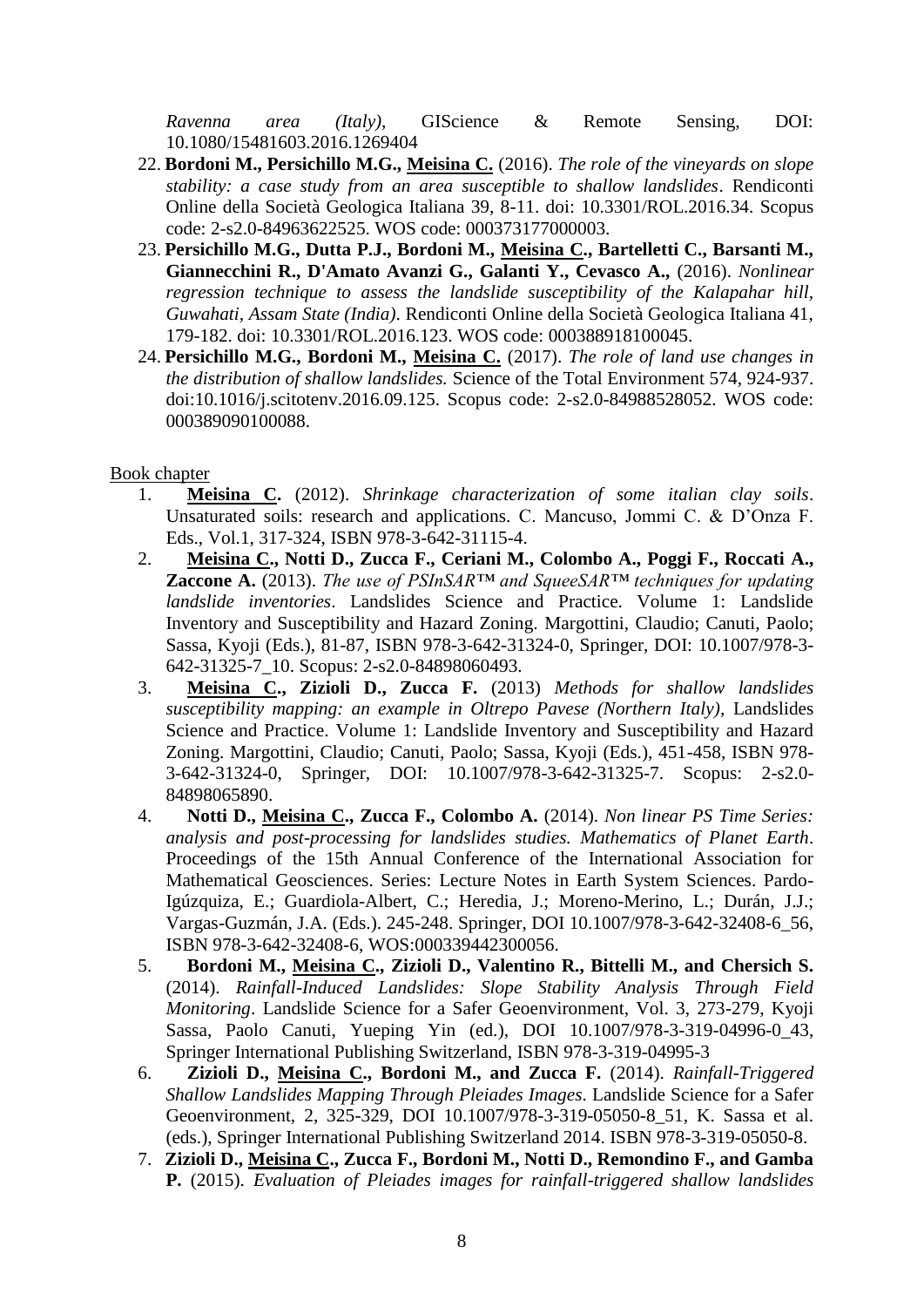*mapping*. G. Lollino et al. (eds.), Engineering Geology for Society and Territory – Volume 2, 405-409, DOI: 10.1007/978-3-319-09057-3\_64, © Springer International Publishing Switzerland 2015, ISBN 978-3-319-09056-6.

- 8. **Notti D., Meisina C., Zucca F., Balduzzi G.,and Colombo A.** (2015). *Map Numerical Modelling of Landslides Using Data from Different Monitoring Systems: The Example of Rosone (Western Alps)*. G. Lollino et al. (eds.), Engineering Geology for Society and Territory – Volume 2, 1455-1459, DOI: 10.1007/978-3-319-09057- 3\_258, © Springer International Publishing Switzerland 2015. ISBN 978-3-319- 09056-6.
- 9. **Valentino R., Bordoni M., Meisina C., Zizioli D., Bittelli M., and Chersich S.** (2015). *Monitoring and Modelling of Soil–Atmosphere Interaction on a Slope Affected by Shallow Landslides*. G. Lollino et al. (eds.), Engineering Geology for Society and Territory – Volume 2, 1563-1566, DOI: 10.1007/978-3-319-09057-3\_277, © Springer International Publishing Switzerland 2015. ISBN 978-3-319-09056-6.
- 10. **Notti D., Meisina C., Zucca F., Colombo A. and Paro L.** (2015). Map and *Monitoring Slow Ground Deformation in NW Italy Using PSI Techniques*. G. Lollino et al. (eds.), Engineering Geology for Society and Territory – Volume 5, 141-145, DOI: 10.1007/978-3-319-09048-1\_28, © Springer International Publishing Switzerland 2015. ISBN 978-3-319-09048-1
- 11. **Bordoni M., Persichillo M.G., Meisina C., Chersich S., Vercesi A., Bischetti G.B., Vergani C., Valentino R., Bittelli M., Comolli R.** (2016) *The role of the vineyards on shallow landslides.* Landslides and Engineered Slopes. Experience, Theory and Practice , 2, 467-474 – Aversa et al. (Eds), 2016 Associazione Geotecnica Italiana, Rome, Italy, ISBN 978-1-138-02988-0, Codice Scopus: 2-s2.0-84984852115.
- 12. **Bordoni M., Persichillo M.G., Meisina C., Chersich S., Valentino R., Bittelli M**.. (2016) *Monitoring of hydrological parameters for the identification of shallow landslides triggering: a case study from Northern Italy. Landslides and Engineered* Slopes. Experience, Theory and Practice, 2,  $475-482$  – Aversa et al. (Eds),  $2016$ Associazione Geotecnica Italiana, Rome, Italy, ISBN 978-1-138-02988-0. Codice Scopus: 2-s2.0-84984813565.
- 13. **Persichillo M.G., Bordoni M., Meisina C., Bartelletti C., Giannecchini R, D'Amato Avanzi G., Galanti Y., Cevasco A., Brandolini P., Galve J.P., Barsanti M.** (2016). *Shallow landslides susceptibility analysis in relation to land use scenarios -* Landslides and Engineered Slopes. Experience, Theory and Practice, 3, 1605-1612 – Aversa et al. (Eds), 2016 Associazione Geotecnica Italiana, Rome, Italy, ISBN 978-1-138-02988-0, Codice Scopus: 2-s2.0- 84984824853

Congress proceedings

- 1. **Notti D., Meisina C., Zucca F., Crosetto M. and Montserrat O.** (2012). *Factors that have an influence on time series*. Proc. 'Fringe 2011 Workshop', Frascati, Italy, 19–23 September 2011 (ESA SP-697, ISBN 978-92-9092-261-2).
- 2. **Notti D., Meisina C., Zucca F. and Colombo A.** (2012). *Models to predict persistent scatterers data distribution and their capacity to register movement along the slope*. Proc. 'Fringe 2011 Workshop', Frascati, Italy, 19–23 September 2011 (ESA SP-697, ISBN 978-92-9092-261-2)
- 3. **Lo Presti D. C. F., Sassu M., Luzi L., Pacor F., Castaldini D., Tosatti G., Meisina C., Zizioli D., Zucca F., Rossi G.**, **Saccorotti G., Piccinini D.** (2013). *A report on the 2012 seismic sequence in Emilia (Northern Italy)*. Seventh International